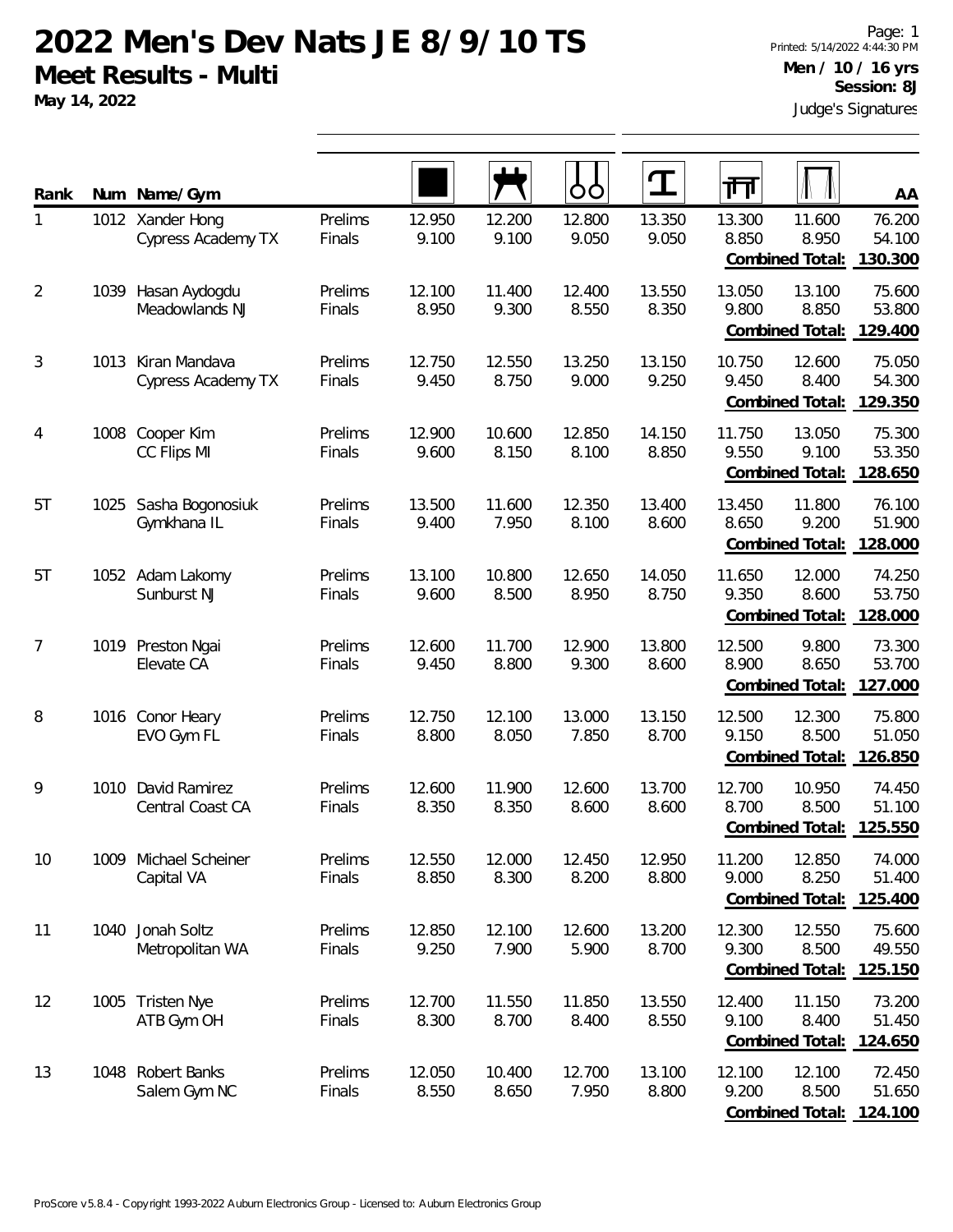| Rank | <b>Num</b> | Name/Gym                           |                          |                 |                 | OC              | $\mathbf T$     | 帀               |                                           | AA                          |
|------|------------|------------------------------------|--------------------------|-----------------|-----------------|-----------------|-----------------|-----------------|-------------------------------------------|-----------------------------|
| 14   | 1014       | Benjamin Aguilar<br>EVO Gym FL     | Prelims<br>Finals        | 13.250<br>9.000 | 10.700<br>8.050 | 12.200<br>7.350 | 12.800<br>8.700 | 12.600<br>7.500 | 12.000<br>8.400<br>Combined Total:        | 73.550<br>49.000<br>122.550 |
| 15   | 1029       | Noah Copeland<br>Hocking Valley OH | Prelims<br>Finals        | 13.050<br>9.050 | 11.300<br>7.150 | 10.550<br>8.300 | 13.250<br>8.900 | 11.600<br>8.200 | 11.900<br>8.650<br><b>Combined Total:</b> | 71.650<br>50.250<br>121.900 |
| 16   | 1033       | Jake Prabhakaran<br>La Fleur's FL  | Prelims<br>Finals        | 12.100<br>7.750 | 10.150<br>8.200 | 12.350<br>7.900 | 12.200<br>8.650 | 12.350<br>8.800 | 12.000<br>8.100<br>Combined Total:        | 71.150<br>49.400<br>120.550 |
| 17   | 1062       | Eli Osuna<br>Williamsburg VA       | Prelims<br>Finals        | 12.800<br>8.750 | 10.600<br>6.350 | 10.300<br>7.800 | 12.100<br>8.600 | 12.100<br>8.750 | 12.000<br>8.400<br>Combined Total:        | 69.900<br>48.650<br>118.550 |
| 18   | 1055       | William Keller<br>USA Gym World UT | Prelims<br>Finals        | 12.250<br>9.000 | 9.500<br>6.750  | 12.300<br>8.100 | 12.300<br>8.600 | 12.300<br>8.450 | 10.450<br>6.550<br>Combined Total:        | 69.100<br>47.450<br>116.550 |
| 19   | 1051       | Deano Roberts<br>Stanford Boys CA  | Prelims<br><b>Finals</b> | 11.200<br>9.050 | 10.550<br>8.600 | 11.000<br>7.950 | 12.900<br>9.000 | 9.100<br>8.200  | 10.300<br>6.550<br><b>Combined Total:</b> | 65.050<br>49.350<br>114.400 |
| 20   | 1018       | Ryan Jacobsen<br>Elevate CA        | Prelims<br>Finals        | 10.550<br>7.500 | 11.300<br>6.800 | 11.200<br>6.900 | 11.500<br>7.750 | 8.600<br>7.700  | 10.300<br>8.000<br>Combined Total:        | 63.450<br>44.650<br>108.100 |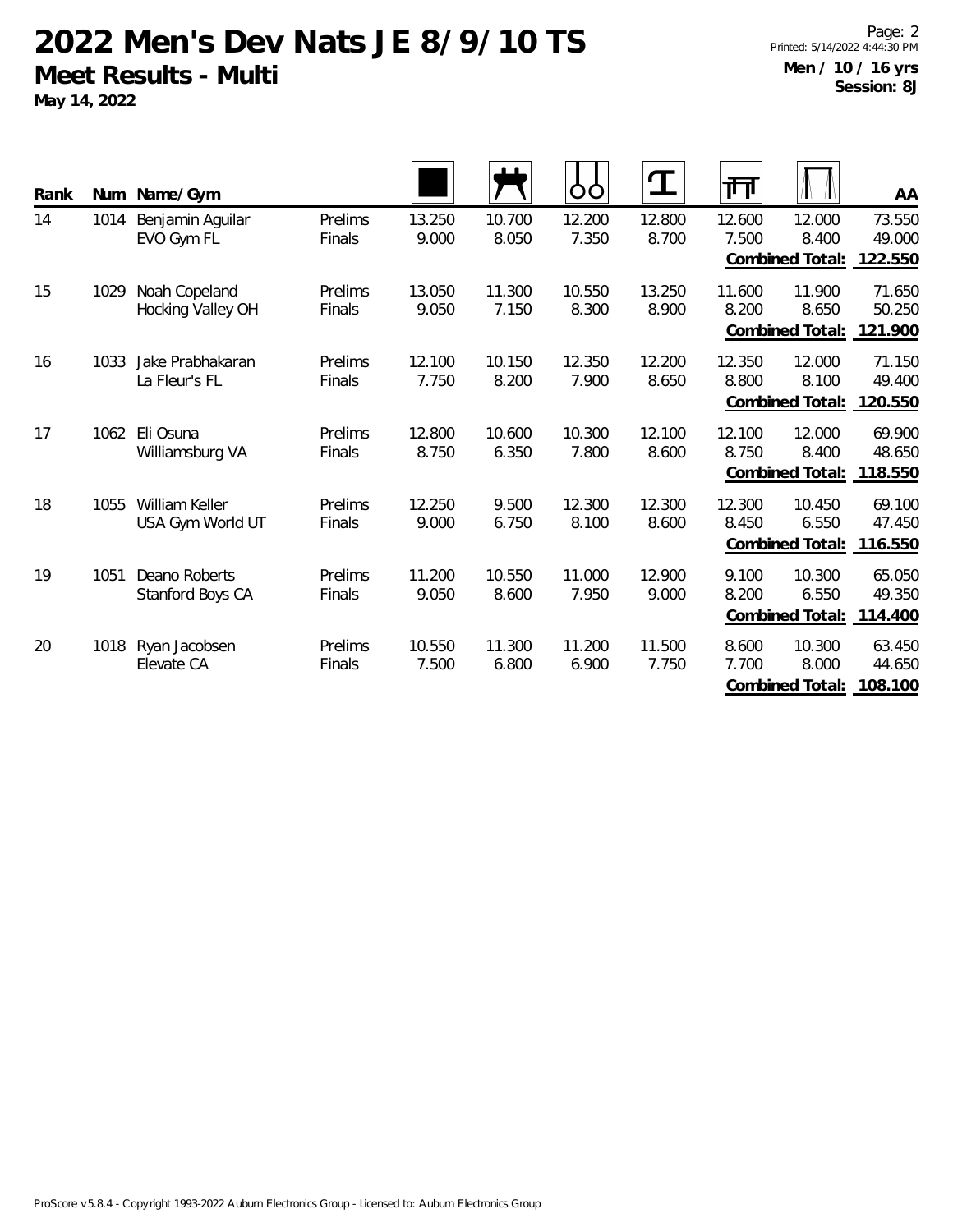**May 14, 2022**

÷

| Place          | Num  | Name               | Gym                       | #2     | #1    | Score  |
|----------------|------|--------------------|---------------------------|--------|-------|--------|
| 1              | 1025 | Sasha Bogonosiuk   | Gymkhana IL               | 13.500 | 9.400 | 22.900 |
| $\overline{2}$ | 1052 | Adam Lakomy        | Sunburst NJ               | 13.100 | 9.600 | 22.700 |
| 3              | 1008 | Cooper Kim         | CC Flips MI               | 12.900 | 9.600 | 22.500 |
| 4              | 1014 | Benjamin Aguilar   | EVO Gym FL                | 13.250 | 9.000 | 22.250 |
| 5              | 1013 | Kiran Mandava      | <b>Cypress Academy TX</b> | 12.750 | 9.450 | 22.200 |
| 6T             | 1040 | Jonah Soltz        | Metropolitan WA           | 12.850 | 9.250 | 22.100 |
| 6T             | 1029 | Noah Copeland      | Hocking Valley OH         | 13.050 | 9.050 | 22.100 |
| 8T             | 1012 | Xander Hong        | <b>Cypress Academy TX</b> | 12.950 | 9.100 | 22.050 |
| 8T             | 1019 | Preston Ngai       | Elevate CA                | 12.600 | 9.450 | 22.050 |
| <b>10T</b>     | 1016 | Conor Heary        | EVO Gym FL                | 12.750 | 8.800 | 21.550 |
| 10T            | 1062 | Eli Osuna          | Williamsburg VA           | 12.800 | 8.750 | 21.550 |
| 12             | 1009 | Michael Scheiner   | Capital VA                | 12.550 | 8.850 | 21.400 |
| 13             | 1055 | William Keller     | USA Gym World UT          | 12.250 | 9.000 | 21.250 |
| 14             | 1039 | Hasan Aydogdu      | Meadowlands NJ            | 12.100 | 8.950 | 21.050 |
| 15             | 1005 | <b>Tristen Nye</b> | ATB Gym OH                | 12.700 | 8.300 | 21.000 |
| 16             | 1010 | David Ramirez      | Central Coast CA          | 12.600 | 8.350 | 20.950 |
| 17             | 1048 | Robert Banks       | Salem Gym NC              | 12.050 | 8.550 | 20.600 |
| 18             | 1051 | Deano Roberts      | Stanford Boys CA          | 11.200 | 9.050 | 20.250 |
| 19             | 1033 | Jake Prabhakaran   | La Fleur's FL             | 12.100 | 7.750 | 19.850 |
| 20             | 1018 | Ryan Jacobsen      | Elevate CA                | 10.550 | 7.500 | 18.050 |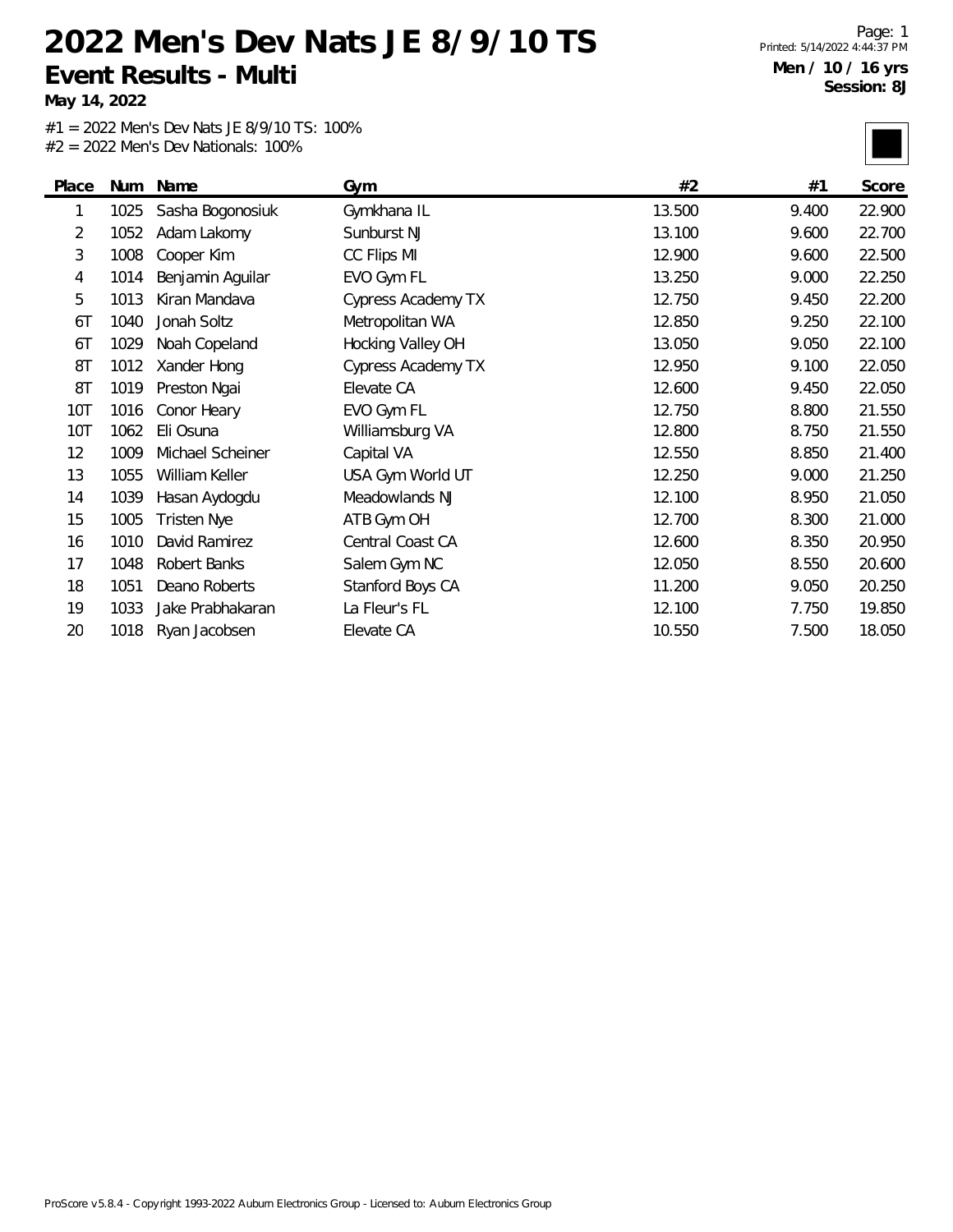**May 14, 2022**

÷

|       |      |                    |                           |        |       | . .<br>$\overline{\phantom{a}}$ |
|-------|------|--------------------|---------------------------|--------|-------|---------------------------------|
| Place | Num  | Name               | Gym                       | #2     | #1    | Score                           |
| 1T    | 1012 | Xander Hong        | <b>Cypress Academy TX</b> | 12.200 | 9.100 | 21.300                          |
| 1Т    | 1013 | Kiran Mandava      | <b>Cypress Academy TX</b> | 12.550 | 8.750 | 21.300                          |
| 3     | 1039 | Hasan Aydogdu      | Meadowlands NJ            | 11.400 | 9.300 | 20.700                          |
| 4     | 1019 | Preston Ngai       | Elevate CA                | 11.700 | 8.800 | 20.500                          |
| 5     | 1009 | Michael Scheiner   | Capital VA                | 12.000 | 8.300 | 20.300                          |
| 6T    | 1010 | David Ramirez      | Central Coast CA          | 11.900 | 8.350 | 20.250                          |
| 6T    | 1005 | <b>Tristen Nye</b> | ATB Gym OH                | 11.550 | 8.700 | 20.250                          |
| 8     | 1016 | Conor Heary        | EVO Gym FL                | 12.100 | 8.050 | 20.150                          |
| 9     | 1040 | Jonah Soltz        | Metropolitan WA           | 12.100 | 7.900 | 20.000                          |
| 10    | 1025 | Sasha Bogonosiuk   | Gymkhana IL               | 11.600 | 7.950 | 19.550                          |
| 11    | 1052 | Adam Lakomy        | Sunburst NJ               | 10.800 | 8.500 | 19.300                          |
| 12    | 1051 | Deano Roberts      | Stanford Boys CA          | 10.550 | 8.600 | 19.150                          |
| 13    | 1048 | Robert Banks       | Salem Gym NC              | 10.400 | 8.650 | 19.050                          |
| 14T   | 1008 | Cooper Kim         | CC Flips MI               | 10.600 | 8.150 | 18.750                          |
| 14T   | 1014 | Benjamin Aguilar   | EVO Gym FL                | 10.700 | 8.050 | 18.750                          |
| 16    | 1029 | Noah Copeland      | Hocking Valley OH         | 11.300 | 7.150 | 18.450                          |
| 17    | 1033 | Jake Prabhakaran   | La Fleur's FL             | 10.150 | 8.200 | 18.350                          |
| 18    | 1018 | Ryan Jacobsen      | Elevate CA                | 11.300 | 6.800 | 18.100                          |
| 19    | 1062 | Eli Osuna          | Williamsburg VA           | 10.600 | 6.350 | 16.950                          |
| 20    | 1055 | William Keller     | USA Gym World UT          | 9.500  | 6.750 | 16.250                          |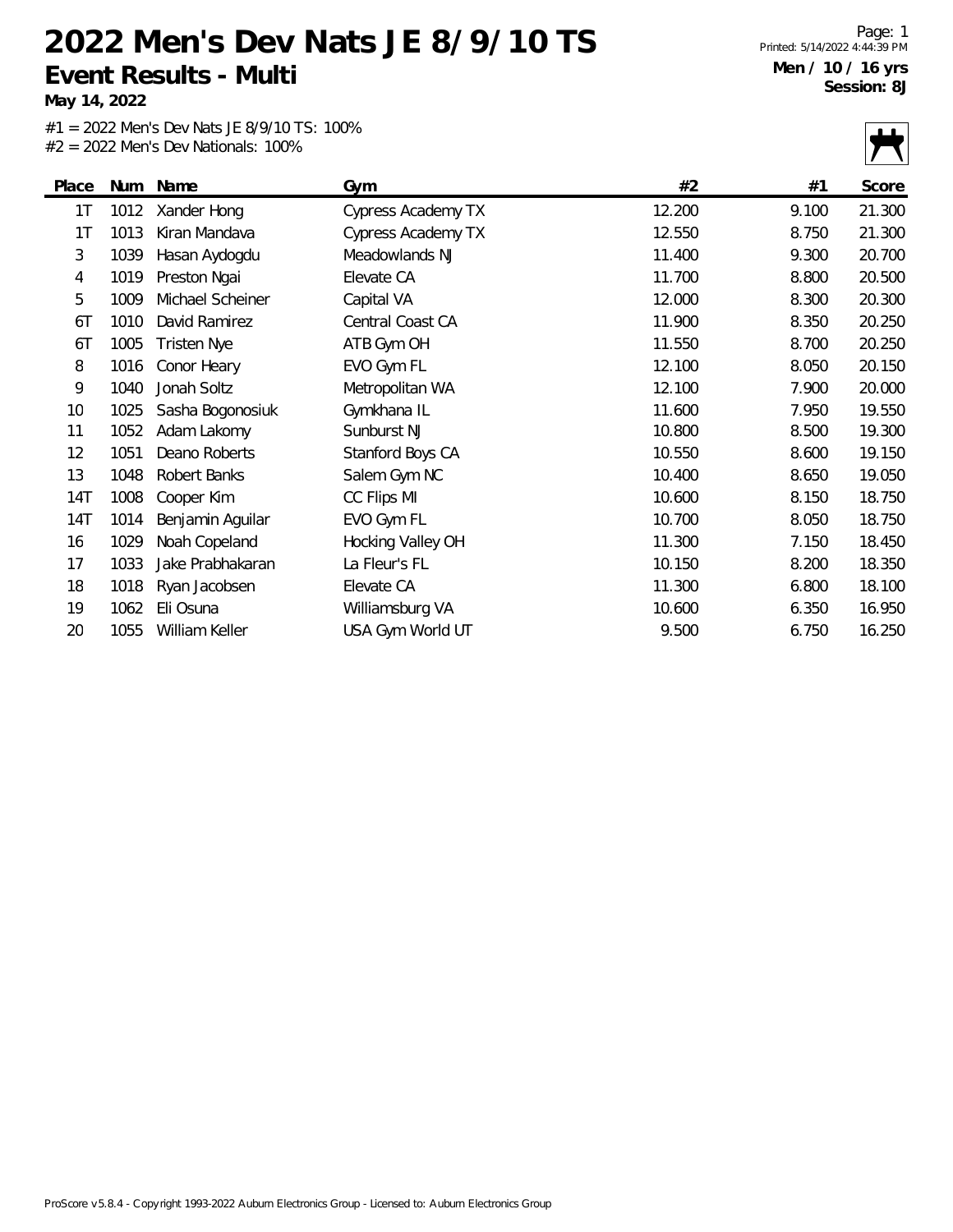**May 14, 2022**

| Place | Num  | Name               | Gym                       | #2     | #1    | Score  |
|-------|------|--------------------|---------------------------|--------|-------|--------|
| 1     | 1013 | Kiran Mandava      | <b>Cypress Academy TX</b> | 13.250 | 9.000 | 22.250 |
| 2     | 1019 | Preston Ngai       | Elevate CA                | 12.900 | 9.300 | 22.200 |
| 3     | 1012 | Xander Hong        | <b>Cypress Academy TX</b> | 12.800 | 9.050 | 21.850 |
| 4     | 1052 | Adam Lakomy        | Sunburst NJ               | 12.650 | 8.950 | 21.600 |
| 5     | 1010 | David Ramirez      | Central Coast CA          | 12.600 | 8.600 | 21.200 |
| 6T    | 1039 | Hasan Aydogdu      | Meadowlands NJ            | 12.400 | 8.550 | 20.950 |
| 6T    | 1008 | Cooper Kim         | CC Flips MI               | 12.850 | 8.100 | 20.950 |
| 8     | 1016 | Conor Heary        | EVO Gym FL                | 13.000 | 7.850 | 20.850 |
| 9T    | 1009 | Michael Scheiner   | Capital VA                | 12.450 | 8.200 | 20.650 |
| 9T    | 1048 | Robert Banks       | Salem Gym NC              | 12.700 | 7.950 | 20.650 |
| 11    | 1025 | Sasha Bogonosiuk   | Gymkhana IL               | 12.350 | 8.100 | 20.450 |
| 12    | 1055 | William Keller     | USA Gym World UT          | 12.300 | 8.100 | 20.400 |
| 13T   | 1005 | <b>Tristen Nye</b> | ATB Gym OH                | 11.850 | 8.400 | 20.250 |
| 13T   | 1033 | Jake Prabhakaran   | La Fleur's FL             | 12.350 | 7.900 | 20.250 |
| 15    | 1014 | Benjamin Aguilar   | EVO Gym FL                | 12.200 | 7.350 | 19.550 |
| 16    | 1051 | Deano Roberts      | Stanford Boys CA          | 11.000 | 7.950 | 18.950 |
| 17    | 1029 | Noah Copeland      | Hocking Valley OH         | 10.550 | 8.300 | 18.850 |
| 18    | 1040 | Jonah Soltz        | Metropolitan WA           | 12.600 | 5.900 | 18.500 |
| 19T   | 1062 | Eli Osuna          | Williamsburg VA           | 10.300 | 7.800 | 18.100 |
| 19T   | 1018 | Ryan Jacobsen      | Elevate CA                | 11.200 | 6.900 | 18.100 |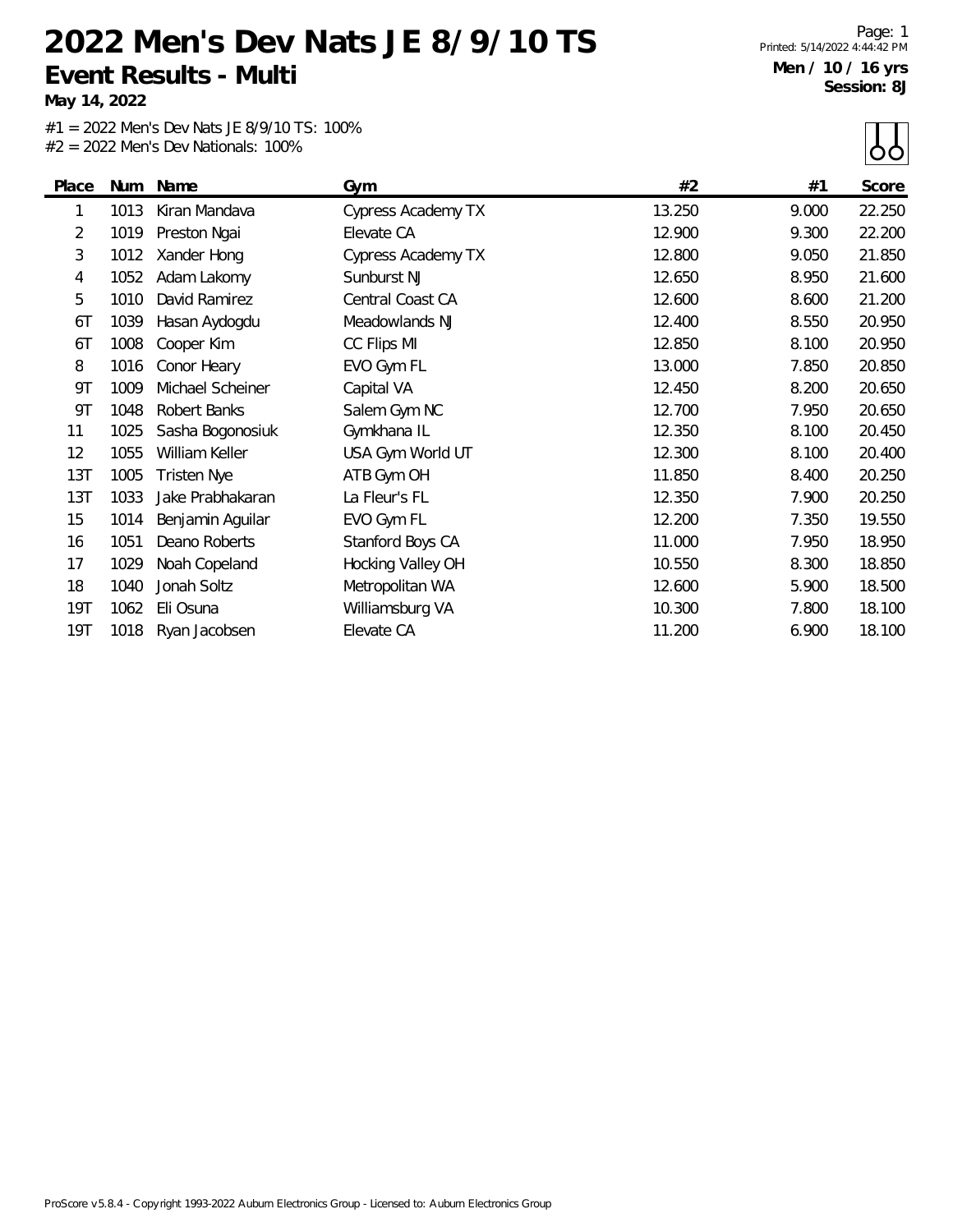**May 14, 2022**

L.

| Place | Num  | Name               | Gym                       | #2     | #1    | Score  |
|-------|------|--------------------|---------------------------|--------|-------|--------|
| 1     | 1008 | Cooper Kim         | CC Flips MI               | 14.150 | 8.850 | 23.000 |
| 2     | 1052 | Adam Lakomy        | Sunburst NJ               | 14.050 | 8.750 | 22.800 |
| 3T    | 1012 | Xander Hong        | <b>Cypress Academy TX</b> | 13.350 | 9.050 | 22.400 |
| 3T    | 1013 | Kiran Mandava      | <b>Cypress Academy TX</b> | 13.150 | 9.250 | 22.400 |
| 3T    | 1019 | Preston Ngai       | Elevate CA                | 13.800 | 8.600 | 22.400 |
| 6     | 1010 | David Ramirez      | Central Coast CA          | 13.700 | 8.600 | 22.300 |
| 7     | 1029 | Noah Copeland      | Hocking Valley OH         | 13.250 | 8.900 | 22.150 |
| 8     | 1005 | <b>Tristen Nye</b> | ATB Gym OH                | 13.550 | 8.550 | 22.100 |
| 9     | 1025 | Sasha Bogonosiuk   | Gymkhana IL               | 13.400 | 8.600 | 22.000 |
| 10T   | 1039 | Hasan Aydogdu      | Meadowlands NJ            | 13.550 | 8.350 | 21.900 |
| 10T   | 1040 | Jonah Soltz        | Metropolitan WA           | 13.200 | 8.700 | 21.900 |
| 10T   | 1048 | Robert Banks       | Salem Gym NC              | 13.100 | 8.800 | 21.900 |
| 10T   | 1051 | Deano Roberts      | Stanford Boys CA          | 12.900 | 9.000 | 21.900 |
| 14    | 1016 | Conor Heary        | EVO Gym FL                | 13.150 | 8.700 | 21.850 |
| 15    | 1009 | Michael Scheiner   | Capital VA                | 12.950 | 8.800 | 21.750 |
| 16    | 1014 | Benjamin Aguilar   | EVO Gym FL                | 12.800 | 8.700 | 21.500 |
| 17    | 1055 | William Keller     | USA Gym World UT          | 12.300 | 8.600 | 20.900 |
| 18    | 1033 | Jake Prabhakaran   | La Fleur's FL             | 12.200 | 8.650 | 20.850 |
| 19    | 1062 | Eli Osuna          | Williamsburg VA           | 12.100 | 8.600 | 20.700 |
| 20    | 1018 | Ryan Jacobsen      | Elevate CA                | 11.500 | 7.750 | 19.250 |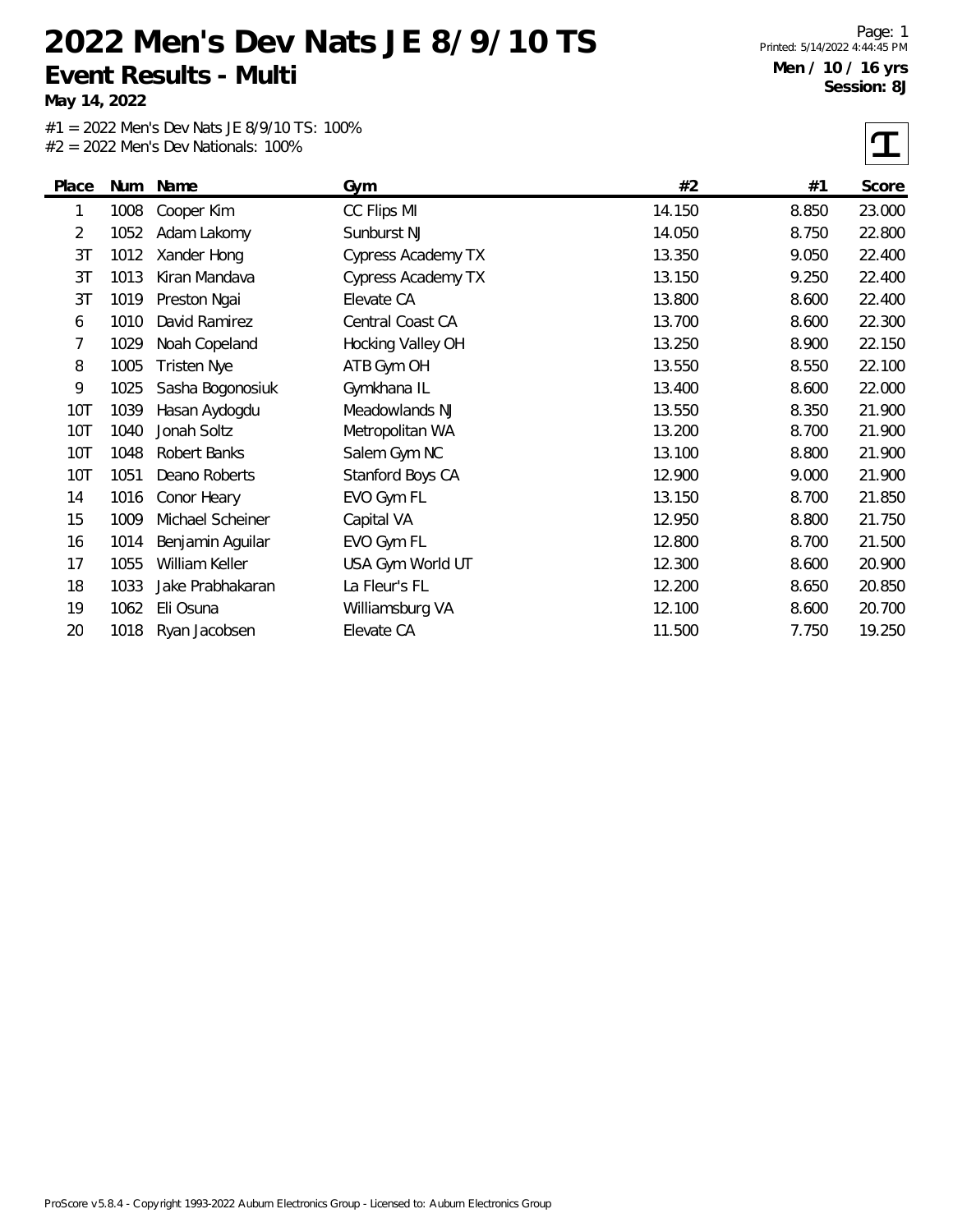**May 14, 2022**

#1 = 2022 Men's Dev Nats JE 8/9/10 TS: 100% #2 = 2022 Men's Dev Nationals: 100%

त्ता

|            |      |                    |                           |        |       | . .    |
|------------|------|--------------------|---------------------------|--------|-------|--------|
| Place      | Num  | Name               | Gym                       | #2     | #1    | Score  |
| 1          | 1039 | Hasan Aydogdu      | Meadowlands NJ            | 13.050 | 9.800 | 22.850 |
| 2          | 1012 | Xander Hong        | <b>Cypress Academy TX</b> | 13.300 | 8.850 | 22.150 |
| 3          | 1025 | Sasha Bogonosiuk   | Gymkhana IL               | 13.450 | 8.650 | 22.100 |
| 4          | 1016 | Conor Heary        | EVO Gym FL                | 12.500 | 9.150 | 21.650 |
| 5          | 1040 | Jonah Soltz        | Metropolitan WA           | 12.300 | 9.300 | 21.600 |
| 6          | 1005 | <b>Tristen Nye</b> | ATB Gym OH                | 12.400 | 9.100 | 21.500 |
| 7T         | 1019 | Preston Ngai       | Elevate CA                | 12.500 | 8.900 | 21.400 |
| 7T         | 1010 | David Ramirez      | Central Coast CA          | 12.700 | 8.700 | 21.400 |
| 9T         | 1008 | Cooper Kim         | CC Flips MI               | 11.750 | 9.550 | 21.300 |
| 9T         | 1048 | Robert Banks       | Salem Gym NC              | 12.100 | 9.200 | 21.300 |
| 11         | 1033 | Jake Prabhakaran   | La Fleur's FL             | 12.350 | 8.800 | 21.150 |
| 12         | 1052 | Adam Lakomy        | Sunburst NJ               | 11.650 | 9.350 | 21.000 |
| 13         | 1062 | Eli Osuna          | Williamsburg VA           | 12.100 | 8.750 | 20.850 |
| 14         | 1055 | William Keller     | USA Gym World UT          | 12.300 | 8.450 | 20.750 |
| <b>15T</b> | 1013 | Kiran Mandava      | <b>Cypress Academy TX</b> | 10.750 | 9.450 | 20.200 |
| 15T        | 1009 | Michael Scheiner   | Capital VA                | 11.200 | 9.000 | 20.200 |
| 17         | 1014 | Benjamin Aguilar   | EVO Gym FL                | 12.600 | 7.500 | 20.100 |
| 18         | 1029 | Noah Copeland      | Hocking Valley OH         | 11.600 | 8.200 | 19.800 |
| 19         | 1051 | Deano Roberts      | Stanford Boys CA          | 9.100  | 8.200 | 17.300 |
| 20         | 1018 | Ryan Jacobsen      | Elevate CA                | 8.600  | 7.700 | 16.300 |